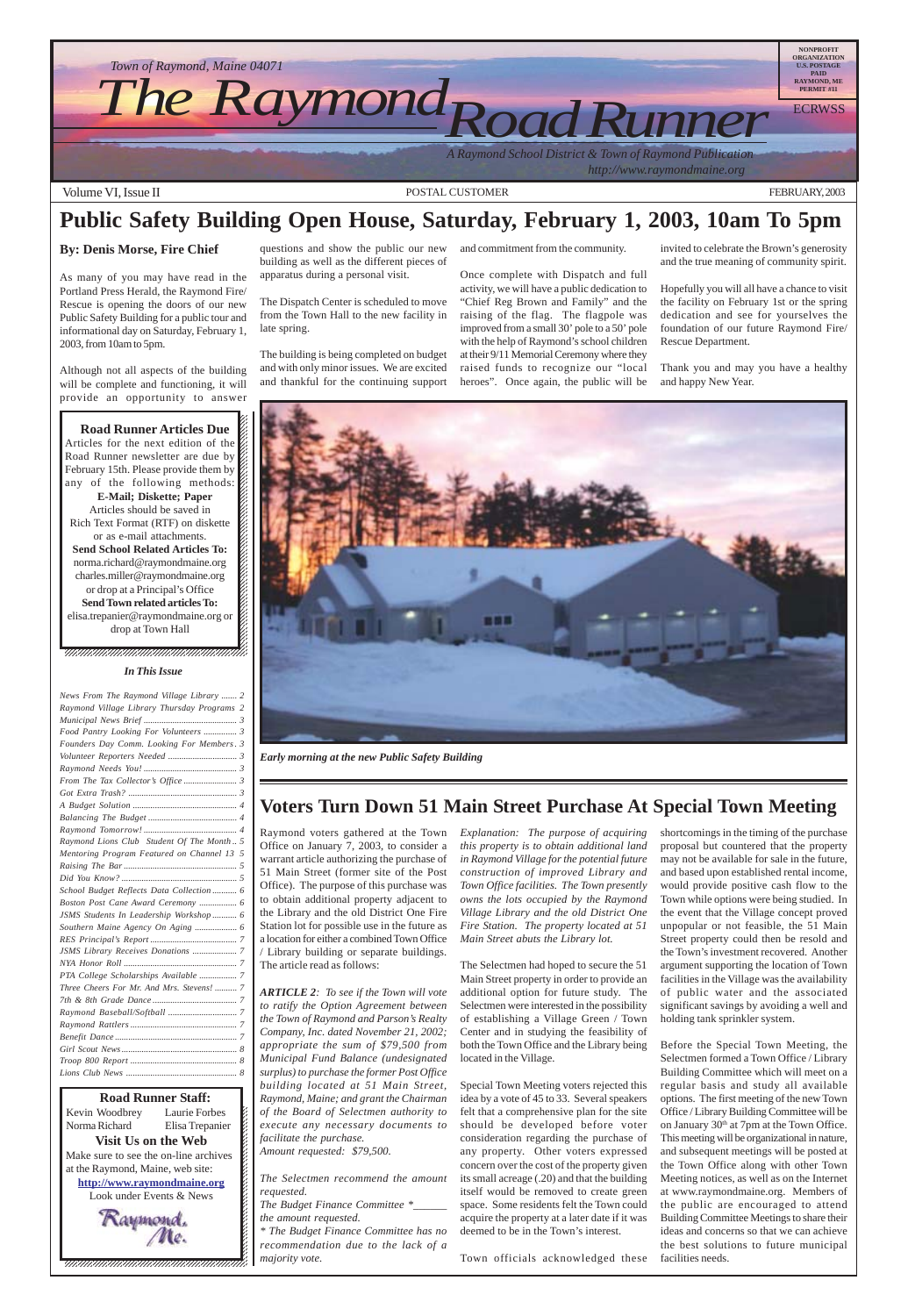| February 2003<br><b>Events and Meeting Schedule</b>                                                                                                                                                          |                                                                      |                                                                                                     |                                                                                                                                  |                                                                                                                                                                                       |                                                                 |                            |
|--------------------------------------------------------------------------------------------------------------------------------------------------------------------------------------------------------------|----------------------------------------------------------------------|-----------------------------------------------------------------------------------------------------|----------------------------------------------------------------------------------------------------------------------------------|---------------------------------------------------------------------------------------------------------------------------------------------------------------------------------------|-----------------------------------------------------------------|----------------------------|
| <b>SUNDAY</b>                                                                                                                                                                                                | <b>MONDAY</b>                                                        | <b>TUESDAY</b>                                                                                      | <b>WEDNESDAY</b>                                                                                                                 | <b>THURSDAY</b>                                                                                                                                                                       | <b>FRIDAY</b>                                                   | <b>SATURDAY</b>            |
| <b>FB=Fire Barn</b><br><b>JS=Jordan-Small</b><br><b>KC=Kokatosi Campgnd</b><br><b>RE=Raymond Elementary</b><br>TG=Town Garage RT85<br><b>TH=Town Hall</b><br><b>VL</b> =Village Library<br>VC=Village Church |                                                                      |                                                                                                     |                                                                                                                                  |                                                                                                                                                                                       |                                                                 |                            |
| $\mathbf{2}$                                                                                                                                                                                                 | з<br><b>4:00PM SABATTUS</b><br><b>JSMS vs Sabattus</b><br>Basketball | 4<br>3:15-4:15PM RE<br>Dance Class<br>6:30-8:00PM VC<br>Troop 800 Meeting<br>7:00PM TH<br>Selectmen | 5<br>12:30-1:45PM RE<br>Karate<br>12:30-5:00PM<br>Wednesday<br>Ski Program<br>Grades 4-6<br><b>7:00PM RE</b><br>School Committee | 6<br>9:15AM VL<br>Baby Time<br>9:45AM VL<br><b>Toddler Time</b><br><b>10:30AM VL</b><br>Preschool Story Time<br><b>1:30PM RE</b><br>Grade 2 Music Assembly<br>6:30PM KC<br>Lions Club | 7<br>4:30-10:30PM<br>Friday Night<br>Ski Program<br>Grades 7-12 | 8<br><b>Klondike Derby</b> |

| l 9                                                | 10                                                                                                                 | 11<br>3:15-4:15PM RE<br>Dance Class<br>6:30-8:00PM VC<br>Troop 800 Meeting                                                                                                         | $12$<br>$9:00AM$ VL<br><b>Library Board Meeting</b><br>12:30-1:45PM RE<br>Karate<br>12:30-5:00PM<br>Wednesdav<br>Ski Program<br>Grades 4-6                        | 13<br>9:15AM VL<br>Baby Time<br>9:45AM VL<br><b>Toddler Time</b><br><b>10:30AM VL</b><br>Preschool Story Time                                                  | 14<br>4:30-10:30PM<br>Friday Night<br>Ski Program<br>Grades 7-12                                                                           | 15<br><b>TOWN OFFICE</b><br><b>CLOSED</b> |
|----------------------------------------------------|--------------------------------------------------------------------------------------------------------------------|------------------------------------------------------------------------------------------------------------------------------------------------------------------------------------|-------------------------------------------------------------------------------------------------------------------------------------------------------------------|----------------------------------------------------------------------------------------------------------------------------------------------------------------|--------------------------------------------------------------------------------------------------------------------------------------------|-------------------------------------------|
| 16<br><b>10:00AM TH</b><br>Appeals Board Site Walk | 17<br><b>PRESIDENT"S DAY</b>                                                                                       | 18<br>7:00PM TH<br>Selectmen                                                                                                                                                       | 19<br>9:00AM VL<br><b>Library Board Meeting</b><br>7:00PM JS<br><b>School Committee</b>                                                                           | 20<br>9:15AM VL<br>Baby Time<br>9:45AM VL<br><b>Toddler Time</b><br><b>10:30AM VL</b><br>Preschool Story Time                                                  | 21<br>4:30-10:30PM<br>Friday Night<br>Ski Program<br>Grades 7-12                                                                           | 22                                        |
|                                                    | <b>VACATION</b><br><b>NO SCHOOL</b>                                                                                | <b>VACATION</b><br><b>NO SCHOOL</b>                                                                                                                                                | <b>VACATION</b><br><b>NO SCHOOL</b>                                                                                                                               | <b>VACATION</b><br><b>NO SCHOOL</b>                                                                                                                            | <b>VACATION</b><br><b>NO SCHOOL</b>                                                                                                        |                                           |
| 23                                                 | 24<br><b>7:00PM TH</b><br><b>Appeals Board</b><br><b>7:00PM TH</b><br>Selectmen and<br>Budget/Finance<br>Committee | 25<br>3:15-4:15PM RE<br>Dance Class<br>6:30-8:00PM VC<br>Troop 800 Meeting<br>7:00PM TH<br>Conservation<br>Commission<br>7:00PM TH<br>Selectmen and<br>Budget/Finance<br>Committee | 26<br>12:30-5:00PM<br>Wednesday<br>Ski Program<br>Grades 4-6<br>12:30-1:45PM RE<br>Karate<br>7:00PM RE<br><b>School Committee</b><br><b>Budget Public Hearing</b> | 27<br>9:15AM VL<br><b>Baby Time</b><br>9:45AM VL<br><b>Toddler Time</b><br><b>10:30AM VL</b><br>Preschool Story Time<br>7:00PM TH<br><b>Cemetery Committee</b> | 28<br>4:30-10:30PM<br>Friday Night<br>Ski Program<br>Grades 7-12<br>(Makeup day if<br>necessary)<br><b>School Progress Reports</b><br>Home |                                           |

### <span id="page-1-0"></span>**News From The Raymond Village Library**

Winter Blahs or Cabin Fever getting you down? Then check out the exciting programs offered by your library. Programs include crafts for school children, travel programs and an educational reading/discussion group for adults. Read on for more details.

#### **Let's Talk About It**

The Casco and Raymond Libraries have been selected by the Maine Humanities Council to offer "Let's Talk About It", a free reading and discussion group with copies of books available through the libraries. This program is provided by the Maine Humanities Council's Maine Center for the Book in cooperation with the Maine State Library.

The series, Exploring Human Boundaries, begins Sunday, January 26, at the Casco Public Library in Casco, and continues for five sessions, through March 30. This is also available for those who may not be able to participate in all five meetings. You can join at anytime and attend whatever sessions possible.

Books to be read and discussed in this series include: *The Spirit Catches You and You Fall Down* by Anne Fadiman, *The Yellow Wallpaper* by Charlotte Perkins Gilman, *The Plague* by Albert Camus, *The Diving Bell and the Butterfly* by Jean-Dominique Bauby, and *Wit* by Margaret Edson. The discussions will be facilitated by a scholar provided by the Maine Humanities Council— Claire Knox, who formerly taught English at Northeastern University in Boston and currently teaches literature courses at Senior College at the University of Southern Maine.

"Exploring ideas and issues through literature has always been exciting, and fun," said Lizz Sinclair, director of "Let's Talk About It." "We find that there is a great interest among adults in getting together to discuss what they've read with others. Having a discussion leader like Claire Knox, who is both excited about the readings and skilled in facilitating, can help to deepen this experience."

Books for the program are available for loan at the libraries. Please call the Casco library at 627-4541 or the Raymond Library at 655-4283 to register and come in to pick up the first book of the series.

This program is offered to Maine libraries through the Maine Humanities Council by a grant from the Belvedere Fund of the Maine Community Foundation.

#### **For Children**

The Toddler Time and Story Time themes on Thursdays will include Valentines Day, Groundhog Day and Dental Health. Check out the additional article in this edition of the Road Runner regarding the children's Thursday morning programs.

There will by a special Dr. Seuss night at the library on March 5 from  $6:30 - 7:30$ , it will be hosted by Kim Copperthwaite, who works with Margaret Mains – Title I specialist at the Raymond Elementary School. There will be stories, games and fun for the whole family.

On Wednesday, February 15, from 2:30 – 3:30, during school vacation week, Sue Carr will conduct a craft workshop for school children. Please call the library 655-4283 for more information and to register.

#### **Museum Passes**

Another adventure for winter and especially vacation week would be a trip to the Children's Museum and the Art Museum in Portland. Through the generosity of a library patron, we have free passes to these museums. Please contact the library to obtain these passes which accommodate up to six people.

#### **The Flying Carpet Travel Series**

The Raymond Village Library presents The Flying Carpet Series: three programs of travel beyond snow banks into spring. There will be no long lines, search wands or ID proofing. However, inclement weather may demand rescheduling. Scheduled point and time of departure for all three destinations will be the library on Wednesdays at 7pm. The trips will include slides and treasures with commentary, question and answer time, and simple refreshments complementing each country visited.

The itinerary is a follows: February 26 – *Face to Face with Thailand*, with Charlie and Roger Hewson; March 12 – England's Popham Colony: *Great Expectations and Unknown Hazards*, with John Bradford and Al Morrison; April 9 – *Kenya- More than Elephants*, with Sandi and Ben Severn.

Roger and Charlie Hewson have lived year round in Raymond since 1970 when Roger founded Sabre Yachts. Recently they have had more time to enjoy visiting parts of the world where Roger can study the history and the people, and Charlie seeks out photographic opportunities. An unexpected bonus in Thailand was the incredible shopping. They even had to purchase an extra suitcase in order to bring home all the treasures they collected.

#### **Book Group**

The reading group will be discussing Jack Finney's, "Time and Again". This novel deals with a unique way to travel back into time and how if affects a modern day man living in New York City in the 1970"s. This is a cleverly imaginative, wonderfully written, fun read. The discussion will take place Thursday, February 27, at 7 PM at the library. For more information, please call 655-4283.

The Raymond Village Library will be closed Monday, February 17, Presidents Day.

### **Times Are A Changin' At The Raymond Village Library For Thursday Morning Programs By: Sue Ellen Gendron**

Due to the growing number of babies and toddlers participating in the Thursday morning programs at the RVL, it was decided an actual Toddler Time would be beneficial to all. In order to accommodate the program addition, times for each program were altered as of late October 2002. The times were changed to**: Baby Time-9:15AM**, **Toddler Time-9:45AM**, and **Story Time-10:30AM.**

For those who may not be familiar with Thursday mornings at the RVL, or those who have not visited lately, here is a brief description of what each program offers:

*Continued on next page*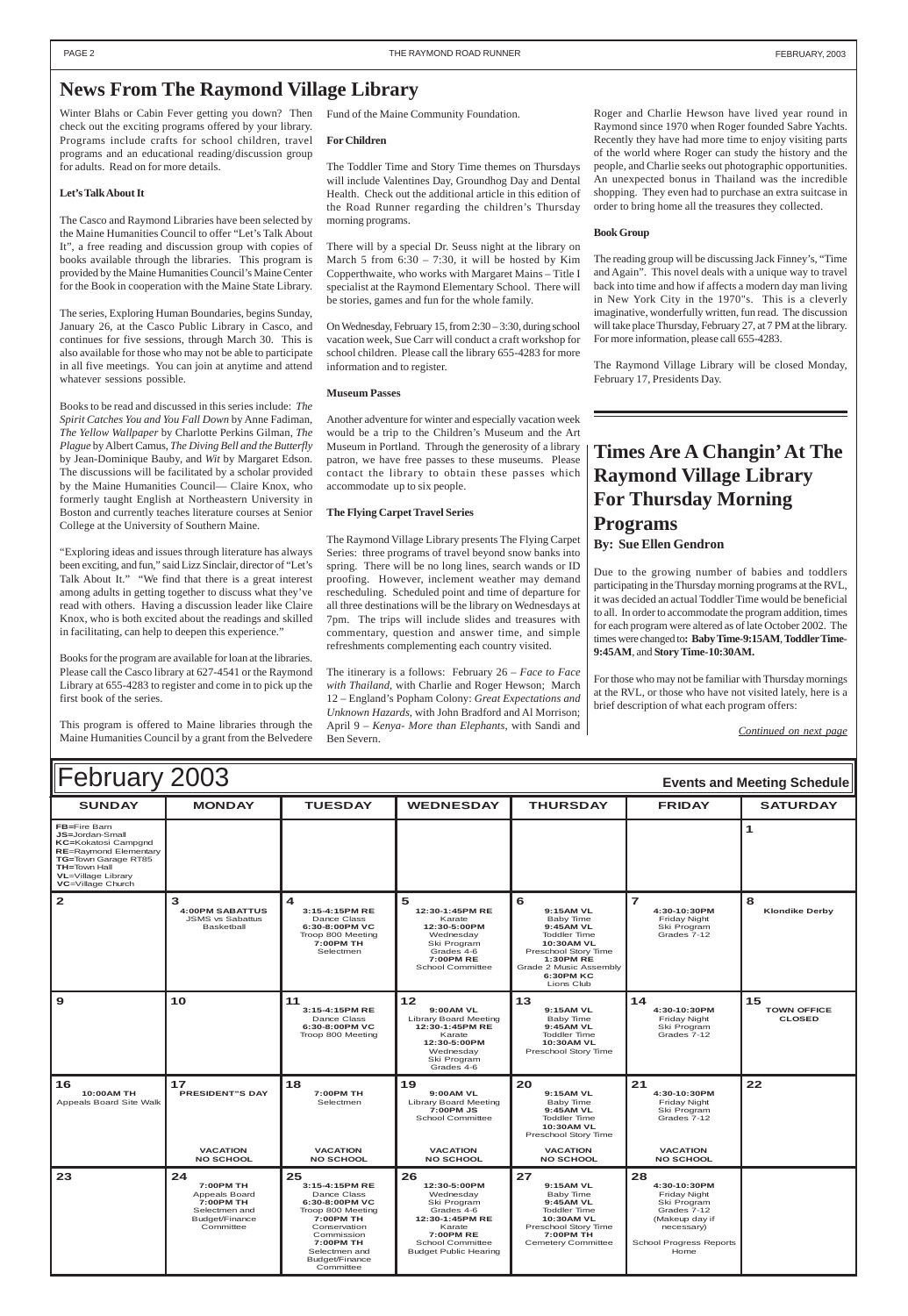## **Municipal News Brief**

The Raymond Board of Selectmen recently took the following actions in January 2003:

- 1. On January 7, 2003, the Selectmen held a Special Town Meeting to allow residents to vote on a proposal to see if the Town will ratify the Option Agreement between the Town of Raymond and Parson's Realty Company, Inc. dated November 21, 2002; appropriate the sum of \$79,500 from Municipal Fund Balance (undesignated surplus) to purchase the former Post Office building located at 51 Main Street, Raymond, Maine; and grant the Chairman of the Board of Selectmen authority to execute any necessary documents to facilitate the purchase. The Article failed by a vote of 33 in favor and 45 opposed.
- 2. Reappointed Louise Murray as Voter Registrar.
- 3. Executive Session. Discussion with Town Attorney regarding land use issues and possible Administrative Consent Agreement. The Consent Agreement between the Town of Raymond and Carol and Earl Kline and Stephan and Yolanda Catir was subsequently approved.
- 4. Final approval of Request for Proposal Tax Equalization Project (Revaluation) was granted. Competitive bids for this project will be solicited from qualified firms with a bid due date of February 24, 2003.
- 5. Executive Session. Discussion regarding a Planning Board personnel concern.
- Town Office Asbestos Abatement Project. The Selectmen awarded a bid for the removal of asbestos from the Town Office to the low bidder Abatement Professionals of Portland for the sum of \$4,869.99.
- 7. Route 302 Improvement Project. The Town Manager reported on the bid opening of January

17, 2003. Four general contractors submitted proposals with the low bid received from Pratt & Sons of Minot, Maine, in the total amount of \$1,810,188.25. This bid is substantially below the Town's consulting engineer's original estimate. Gorrill- Palmer of Gray, Maine, had projected the project at \$2,245,537. Upon thorough review of the bid proposals received and contract award, it is expected that work will commence during early spring and conclude before the peak summer season. Recognition and thanks were extended to Chairman of the Route 302 Committee and Selectman Christine McClellan, Chairman of the Board of Selectmen Ada Brown, and the members of the Route 302 Improvement Committee for their many years of hard work and dedication in planning for this important project.

- 8. Fire Chief Denis Morse discussed a proposal received from Cumberland County to provide communication services. No action was taken on the proposal, but a letter will be sent to the County Manager indicating Raymond's willingness to consider County services as part of a possible larger and more comprehensive agreement between Raymond and neighboring towns.
- 9. Town Clerk Louise Lester recommended the award of the Boston Post Cane to Raymond's oldest citizen Ernest Knight. A formal presentation of this award will be made as a part of the regular Selectmen's Meeting scheduled for Tuesday, February 18 at 7:00pm at the Town Office.
- 10. The Selectmen signed an amended Town of Raymond Personnel Policy to reflect changes made at a Special Town Meeting held on December 3, 2002.
- 11. Selectmen reviewed and authorized the January 21, 2003 Treasurer's Warrant in the amount of \$126,769.85.

### **RAYMOND FIRE/RESCUE ACTIVITY LOG**

DATE TIME LOCATION TYPE OF CALL

| <b>RESCUE</b>              |                                            |                                         |
|----------------------------|--------------------------------------------|-----------------------------------------|
|                            | 12/15/2002 1241 MEADOW RD                  | ATTEMPTED SUICIDE                       |
|                            | 12/16/2002 1536 ROOSEVELTTRAIL CARACCIDENT |                                         |
|                            | 12/16/2002 1536 WEBBS MILLS RD             | <b>DISLCTD SHOULDER</b>                 |
| 12/18/2002 1837 LEAVITT RD |                                            | <b>MEDICAL EMERGENCY</b>                |
| 12/19/2002 1038 GORE RD    |                                            | CAR ACCIDENT                            |
| 12/20/2002 738 TOWER RD    |                                            | <b>HAND INJURY</b>                      |
|                            | 12/21/2002 716 WEBBS MILLS RD              | CAR ACCIDENT                            |
| 12/21/2002 1059 MEADOW RD  |                                            | DIFF. BREATHING                         |
|                            | 12/22/2002 1328 DEEP COVE RD               | <b>HEAD INJURY</b>                      |
| 12/23/2002 2142 M/A GRAY   |                                            | <b>PSYCH PROBLEM</b>                    |
| 12/24/2002 832 M/A CASCO   |                                            | <b>CARDIAC PROBLEM</b>                  |
| 12/24/2002 1119 M/A CASCO  |                                            | <b>CARDIAC PROBLEM</b>                  |
|                            | 12/26/2002 1132 M/A WINDHAM                | CAR ACCIDENT                            |
| 12/26/2002 1831 MEADOW RD  |                                            | <b>FIRE STAND-BY</b>                    |
|                            | 12/28/2002 1334 WEBBS MILLS RD             | CAR ACCIDENT                            |
| 12/28/2002 1425 LEVY LANE  |                                            | <b>FIRE STAND-BY</b>                    |
| 12/28/2002 1752 M/A GRAY   |                                            | <b>PSYCH PROBLEM</b>                    |
| 12/28/2002 2155 LEVY LANE  |                                            | MEDICAL EMERGENCY                       |
| 12/29/2002 1254 CANAL RD   |                                            | <b>HIGH FEVER</b>                       |
|                            | 12/31/2002 822 RAYMOND HILL RD OVERDOSE    |                                         |
|                            | 12/31/2002 1135 ROOSEVELTTRAIL CARACCIDENT |                                         |
| 1/1/2003                   | 1551 VOGEL RD                              | CAR ACCIDENT                            |
| 1/1/2003                   | 1551 VOGEL RD                              | CAR ACCIDENT                            |
| 1/2/2003                   | 1226 CRESCENT SHRS RDFIRE STAND-BY         |                                         |
| 1/3/2003                   | 1047 VALLEY RD                             | <b>BACK INJURY</b>                      |
| 1/3/2003                   | 1822 N. RAYMOND RD                         | CAR ACCIDENT                            |
| 1/4/2003                   | 2344 SWANS RD                              | <b>FIRE STAND-BY</b>                    |
| 1/5/2003                   | 935 ROOSEVELTTRAIL CARACCIDENT             |                                         |
| 1/6/2003                   | 109 HAWTHORNE RD                           | <b>PUBLICASSIST</b>                     |
| 1/6/2003                   | 1526 M/A WINDHAM                           | <b>CAR ACCIDENT</b>                     |
| 1/8/2003                   | 2152 M/A GRAY                              | <b>PSYCH PROBLEM</b>                    |
| 1/9/2003                   | 141 M/A NAPLES                             | <b>CAR ACCIDENT</b>                     |
| 1/9/2003                   | 804 LEVY LANE                              | <b>FIRE STAND-BY</b>                    |
| 1/9/2003                   | 906 M/A CASCO                              | HIGH FEVER                              |
| 1/9/2003                   | 1416 MAIN ST<br>1520 LEVY LANE             | CARDIAC PROBLEM<br><b>FIRE STAND-BY</b> |
| 1/9/2003<br>1/9/2003       | 1612 DAGGETT DR                            | <b>OVERDOSE</b>                         |
| 1/10/2003                  | 2134 FOREST RD                             | <b>STOMACH PAIN</b>                     |
| 1/11/2003                  | 1635 M/A GRAY                              | CAR ACCIDENT                            |
| 1/11/2003                  | 1759 ROOSEVELTTRAIL ABDOMINALPAINS         |                                         |
| <i>FIRE</i>                |                                            |                                         |
| 12/19/2002 1038 GORE RD    |                                            | <b>CAR ACCIDENT</b>                     |
|                            | 12/21/2002 716 WEBBS MILLS RD              | <b>CARACCIDENT</b>                      |
|                            | 12/21/2002 900 AROUND TOWN                 | <b>FIRE PERMITS</b>                     |
| 12/21/2002 1059 MEADOW RD  |                                            | <b>RESCUE ASSIST</b>                    |
|                            | 12/22/2002 1328 DEEP COVE RD               | <b>RESCUE ASSIST</b>                    |
| 12/23/2002 1611 CANAL RD   |                                            | UNPERMITTED FIRE                        |
|                            | 12/26/2002 1831 MEADOW RD                  | <b>FIRE ALARM</b>                       |
|                            | 12/28/2002 1334 WEBBS MILLS RD             | <b>CAR ACCIDENT</b>                     |
| 12/28/2002 1425 LEVY LANE  |                                            | <b>SMOKE ALARM</b>                      |
| 12/28/2002 1752 M/A GRAY   |                                            | <b>RESCUE ASSIST</b>                    |
|                            | 12/29/2002 1008 ROOSEVELT TRAIL FIRE ALARM |                                         |
|                            | 12/30/2003 1644 FURLONG RD                 | UNPERMITTED FIRE                        |
|                            | 12/31/2002 1135 ROOSEVELTTRAIL CARACCIDENT |                                         |
| 1/1/2003                   | 1551 VOGEL RD                              | <b>CAR ACCIDENT</b>                     |
| 1/2/2003                   | 1226 CRESCENT SHRS RDSNOWMOBILE FIRE       |                                         |
| 1/3/2003                   | 1822 N. RAYMOND RD                         | <b>CARACCIDENT</b>                      |
| 1/3/2003                   | 1902 M/A CASCO                             | <b>FIRE ALARM</b>                       |
| 1/4/2003                   | 2344 SWANS RD                              | <b>SMOKE IN BUILDING</b>                |
| 1/5/2003                   | 935 ROOSEVELTTRAIL CARACCIDENT             |                                         |
| 1/9/2003                   | 804 LEVY LANE                              | <b>SMOKE ALARM</b>                      |
| 1/9/2003                   | 1520 LEVY LANE                             | SMOKE ALARM                             |

## **Food Pantry Looking For Volunteers**

The Raymond Food Pantry is looking for volunteers to help distribute food to the needy. Duties would include stocking shelves, meeting with and packing bags for the recipients, and helping Diane with appointments.

If you are interested, please call Diane Goosetrey at 428- 3206 or Louise Lester at 655-4742.

### **Founders Day Committee Looking For New Members**

The Raymond Founders Day Committee is experiencing fatigue in trying to begin plans for Raymond's Bicentennial Celebration. This very small group of determined people has produced a Founder's Day for several years until 2002 when their strength ran out.

Since that time they have been concerned that without additional help they won't be able to have a birthday celebration for Raymond. If you have some time and energy to devote to this endeavor, please call Sheri Huff at 655- 5373 or Betty McDermott at 655-4646.

If you have any interest in putting on an event, the Committee would be most appreciative. A meeting is set for Thursday, February 13, 2003, at 7:00pm at the Town Office.

## **From The Tax Collector's Office**

**By: Donna Lovely, Deputy Tax Collector**

Foreclosure notices for delinquent property taxes have been mailed out. If you have received one and are making payment after 2/21/03, please do so by cashiers check or money order.

Prior to foreclosure, monthly payments can be arranged

on any existing liens. Please call 655-4742 and ask for the Tax Collector.

If you are not receiving your tax bills, please call for verification of your correct mailing address. The Town does not mail tax bills to mortgage holders; that is the responsibility of the property owner. Please allow enough time for mailing of your payment, since interest begins accruing the day after the due date. Should you have any questions or concerns regarding your property taxes, feel free to give me a call.

## **Got Extra Trash?**

Trash policy for pickup in Raymond is two 32 gallon containers. If you have extra, you can purchase blue trash bags at the Town Office for \$1 each. BBI Waste will pick up as many blue bags as you want beyond your two 32 gallon containers weekly.

## **Volunteer Reporters Needed**

In an effort to broaden the *Raymond Road Runner's* coverage of Town government and community events, we are seeking individuals interested in serving in the capacity of Volunteer Reporter. Reporters would attend local government meetings and/or community events and provide copy for inclusion in upcoming issues of the Raymond Road Runner. Interested individuals may contact Road Runner Staff Member Elisa Trepanier at elisa.trepanier@raymondmaine.org, Town Manager Don Willard at don.willard@raymondmaine.org or Kevin Woodbrey at kevin.woodbrey@raymondmaine.org, or call the Town Office at 655-4742.

## **Raymond Needs You!**

#### **By: Amanda Simpson**

The Town of Raymond has an immediate opening on the Zoning Board of Appeals. The ZBA hears appeals to the Town's Land Use and Shoreland Zoning Ordinances. Applicants must be at least 18 years of age, reside in Raymond, and be available the last Monday of each month. No experience is necessary, just an interest in the well being of the community. Contact Amanda Simpson at 655- 4712 or amanda.simpson@raymondmaine.org for an application and more information.

**Baby Time**: for babies 0-18 months. With a large blanket to sprawl out upon, babies enjoy songs, finger plays, rhymes, and rhythms. Parents/caregivers are able to interact playfully with their little one. Participants enjoy watching the responses of all the babies to the different sights and sounds each week. This group is a great resource for new ways to play with babies as well as meet others with babies.

**Toddler Time**: 18months-3yrs. Toddlers need to move, so this program includes many action songs and rhymes. Also included is an age appropriate story for the toddlers to listen to with their parent/caregiver. While this program is geared for the physical needs of toddlers, it also readies the children for the next level of program: Story Time!

**Story Time**: 3-5 yrs. (preschool). This program has returned to a quiet listening experience for preschoolers. Of course we get their energy out of their systems by starting each Story Time with an action song: Zoom, Zoom, Zoom! Following the starting song, the children choose a mat to sit on while listening to the carefully selected stories. After the stories are finished, mats are put away and the group prepares to participate in making a craft or doing an activity together. As with the other two Thursday morning programs described, Story Time is a wonderful free activity to do **with** your child. Guest readers are invited to read at Story Time throughout the year to enhance the program. Past guests include: Norma Richard of RES, Deb Keef of RES, Sandy Wilkas, Elaine from the Raymond Post Office, Lori Rand, Linda Manchester, and Carol Meader.

#### <span id="page-2-0"></span>http://www.raymondmaine.org PAGE 3 PAGE 3

If you have a child and are looking for something fun to do on Thursday mornings, the Raymond Village Library is the place for you!

# **Thursday Morning Programs**

*Continued from page 2*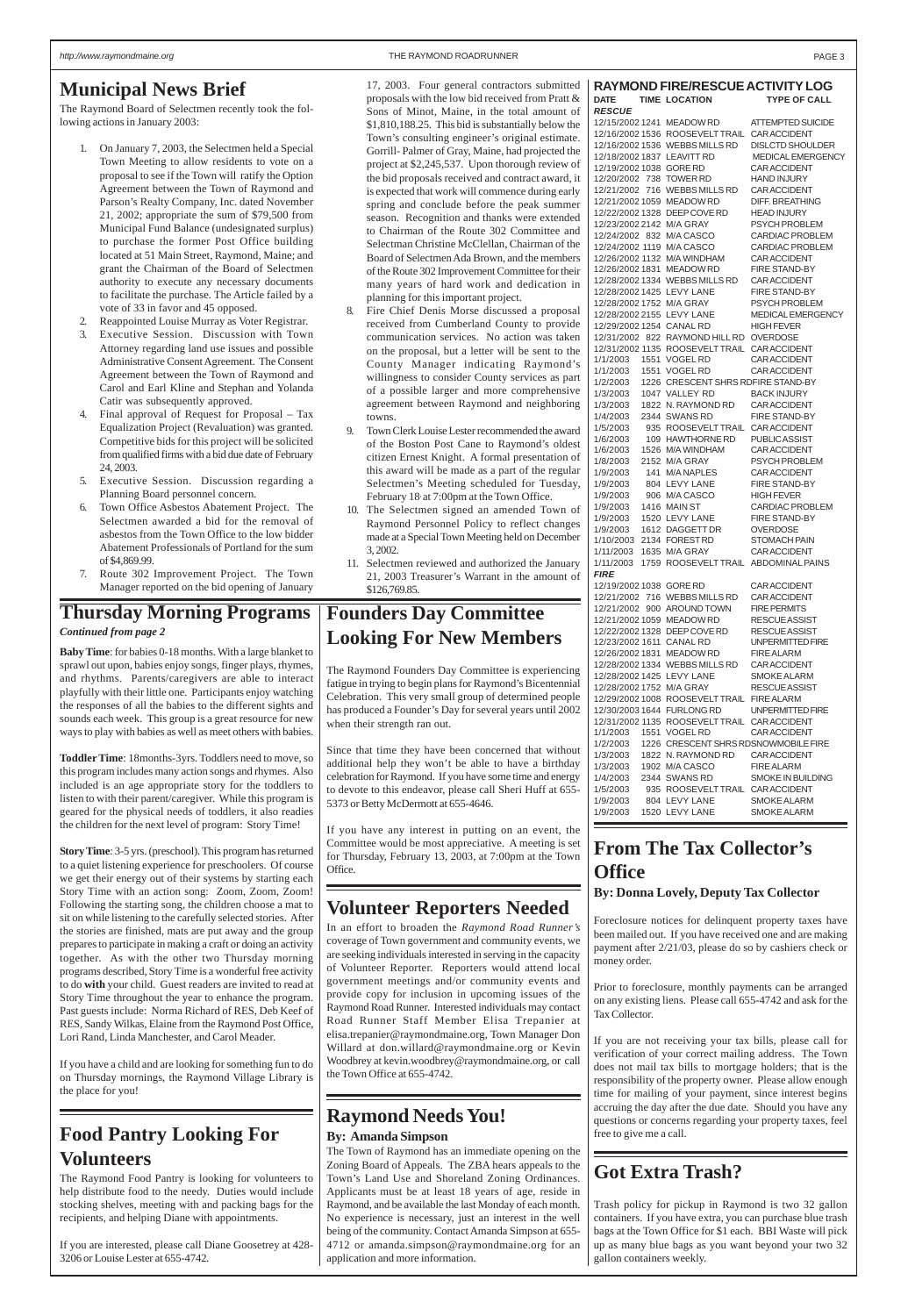## <span id="page-3-0"></span>**A Budget Solution We Can Live With**

#### **By: Representative Joe Bruno (R-Raymond)**

All the talk of shortfalls and structural gaps coming out of Augusta may have people wondering about the true nature of the fiscal challenges facing State Government. If you are willing to stick with me for just a few paragraphs, I think I can explain what is really going on and present a sensible solution.

When the Legislature enacts biennial budgets, it does so based on projections developed for both tax revenue and government expenditures. Because the Constitution mandates the budget be balanced at the end of each biennium, the Legislature will sometimes have to enact supplemental budgets when actual revenues or expenditures are different from the projections used to write the initial budget. The Legislature has already passed two supplemental budgets for the biennium ending this June 30 but still has a \$43.6 million shortfall to contend with.

Looking ahead to the 2004-2005 biennium, there is a \$1 billion difference between the expected costs of maintaining current services and projected tax revenue. This 'structural gap' constitutes approximately 17 percent of the \$5.9 billion current services budget for the next biennium.

The size of our projected structural gap is not based on dire predictions about the economy and the impact a deep recession will have on tax revenue. The fact is a recovering economy is expected to expand state revenues 2.5 percent in 2004 and another 4 percent in 2005. Why then the \$1

billion structural gap?

Despite increasing tax revenues we are facing a substantial structural gap because of the Legislature's willingness to ignore sound fiscal advice in a rush to over commit General Fund tax revenue. Consequently, appropriations have increased by almost 50 percent over the last eight years and will require a 13.5 percent increase to maintain current services for next year alone.

For much of the last eight years unexpected economic growth has picked up the tab of the Legislature's spending appetite. Now that the economy has cooled, the Legislature has chosen to take the easy way out, tapping reserve accounts and draining lapsed balances rather than make real changes in the level of state expenditures.

The supplemental budget the Democrats enacted last November is a prime example of a leadership opportunity lost. Two-thirds of the so-called solution (\$150 million) was merely one-time adjustments that cannot be counted on in the future.

I have met with Maine's new Governor to talk about our budget mess and heard him speak publicly on the issue a number of times. The message from him is always the same – we are going to balance the books without raising taxes. I am glad to hear the Governor make this commitment and am ready to work with him to get it done.

Now for the sensible solution I promised. We are expecting to take in \$4.983 billion in revenue over the next biennium.

To get expenditures to that level we have to start by flatfunding state spending over the next two years. Based on FY 2003 appropriation levels, that equates to \$5.137 billion in spending for the biennium. On top of that, we've got to find about \$153 million (2.9%) in additional savings.

Anyone who has managed a family or small business budget knows that there are some expenses, like the cost of heath care, that are difficult to control. At the state level we need to try to absorb as many of these increases as we can by finding savings in the way we do business.

Savings and efficiencies are a good start but will not be enough to balance our budget. I would propose we take a "last in, first out" approach when looking for actual program cuts. I do not think you can make judgments solely on the age of a program, but the fact remains that people are least likely to depend on newer services.

When looking to prioritize the budgets of state agencies, it also makes sense to calculate unit costs. Once we know, for instance, what it costs an agency or bureau to deliver a service to an individual citizen, we can make informed decisions on how to prioritize.

Maine's fiscal challenges are significant but not insurmountable. The important thing to remember is that we spend too much, not tax too little. Consequently, I will be working hard over the course of this legislative session to see that the solutions to our budget problem are found on the expenditure side of the equation.

## **Balancing The Budget Without Tipping The Scales**

#### **By: Rep. John Richardson, House Majority Leader**

As the 121st Maine State Legislature begins to take up the work of the people of our state, the overriding issue that we face is the budget shortfall. The Constitution of our state requires, and the people demand, that we balance this budget. It will not be easy, but we are up to the task.

The shortfall in the budget for fiscal biennium 2004-2005 now stands at almost one billion dollars, or twenty percent of the total budget. Last year the Legislature enacted a budget based on estimations of tax revenue and expected growth in some segments of State Government. It is now clear that those estimations were far too optimistic and now we will have to scale those programs back.

> • Jack Day, Chairman of the Route 302 and You **Committee**

Some have argued that State government has overspent since the late 1990s and spent in an irresponsible manner. Are we spending too much on education? Are we spending too much on healthcare for our most vulnerable citizens? Because those two areas of state spending make up 75% of the state budget. In fact half of the state's \$5.3 billion biennial budget is returned directly to cities and

towns across the state in the form of state General Purpose Aid to education (GPA), municipal revenue sharing and support for law enforcement.

The State of Maine makes a very strong commitment to educating our children, and we have one of the best educational systems in the nation as a result. Each town is responsible for funding its schools, and towns raise those revenues through the local property tax. In an effort to alleviate the pressure of the property tax, the state of Maine distributes funds to municipalities through the General Purpose Aid to education program. That alone represents 36% of state spending this year and funds, on average, nearly half of every local school budget in the state. A cut to GPA would leave it up to town councils and school boards around the state to either gut their school systems or raise their property taxes.

We need to move forward on re-examining how Maine delivers services and find ways to be more efficient. To that end, Legislators on both sides of the aisle overwhelmingly passed a law last spring creating a Government Oversight Committee to oversee the analysis,

audit and evaluation of all state programs.

The State of Maine does run a tight ship – we have ten percent fewer state employees today than we did just ten years ago. And their workload has not lessened or gotten less complicated in that time. They are doing more with less. In fact, only 13 percent of the General Fund budget is used to pay state employees – state troopers, game wardens, the folks who plow the highways, prison guards, the people who take care of our mentally ill and watch out for our most vulnerable citizens. We could fire every one of them and still not fill one-third of the budget shortfall..

This budget shortfall is a symptom of our outdated tax codes. Our 19th century tax system is not working in a 21st century economy. It is too antiquated, too narrow and there are far too many exemptions. Reform cannot be accomplished overnight. We look forward to working with the Maine Municipal Association, citizens groups, the governor, legislators on both sides of the aisle, and the people of Maine to find a better system for raising the funds necessary for good governmental services and for maintaining some of the best schools in the nation.

## **Raymond Tomorrow! —Means Good Neighbors Today!**

**By Brad McCurtain, Co-Chair, Raymond's Comprehensive Planning Committee**

In addition to our own community, all of our neighboring Lakes Region communities are updating their comprehensive plans. Frye Island, whose plan was approved by residents last summer, is probably the most advanced in the process. Windham is not far behind. Bridgton, Naples, and Harrison are just starting out.

Here in Raymond, your committee, which has named its project, Raymond Tomorrow!, is better than half way through the process. It is a process that began with the naming of the committee in the spring of 2001and our first meeting, which took place in July of that year.

In looking ahead, please know that your committee understands that managing growth and protecting our incredible natural resources in the Lakes Region is not just up to those of us in Raymond, but also very much dependent upon the efforts and actions of our neighbors. Accordingly, representatives from Lakes Region

Comprehensive Planning Committees got together informally for the first time ever and have begun a dialog with one another.

The purposes are as follows:

- 1. To share experiences with one another on lessons learned in the process of updating comprehensive plans.
- 2. To explore and work together on regional solutions to common issues that have regional impact, such as significant development and growth in the Lakes Region, transportation, housing, public safety, and protection of natural resources, among others.
- 3. To hold regional workshops to help educate Comprehensive Planning Committee members on comprehensive planning topics of mutual interest.

Representatives from the towns of Bridgton, Casco, Harrison, Naples, Raymond, Sebago, Standish, Waterford,

and Windham have all participated in the group. Frye Island representatives, whose Comprehensive Plan was approved last summer, is following along by e-mail and their (out-of-state) representatives hope to join us when they return in the spring.

Our first regional meeting was held in December, and another meeting was held in January.

The first of what we hope will be a series of educational workshops for the Lakes Region took place on a cold January evening at the Songo Locks School in Naples. The subject was "Transportation Issues in the Lakes Region". The workshop was well attended.

I was honored to moderate at the first workshop. The panel consisted of four transportation experts. Those individuals were:

*Continued on page 6*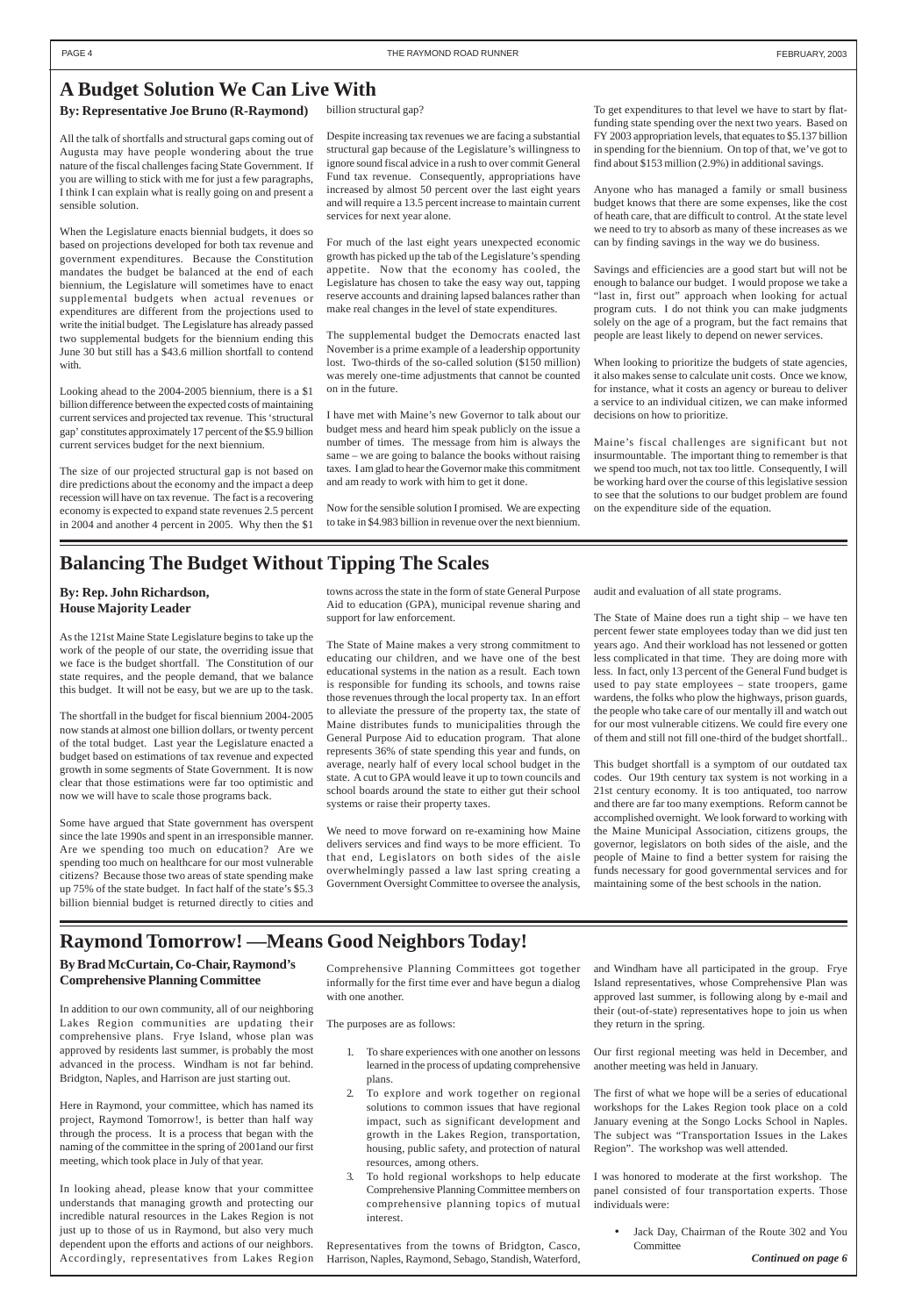## **Raising The Bar**

*Alyson Schadler and Lauren Weeks, sixth graders at Jordan-Small Middie School, hold the cubes they designed as an independent book response in Patricia Feeney's reading class. Each side of the cube highlights one of six increasingly difficult levels of thinking, seen on the flower "blooms" in the background. Read more in "Raising the Bar."*

#### **By: Marilee Dunklee, Consulting Teacher for Gifted & Talented Services**

Walk into Kelly Gosselin's or Patricia Feeney's sixth grade classroom at Jordan-Small Middle School and one of the first things that will catch your eye is a flowerpot filled with gigantic blossoms. But wait a minute! Rather than petunia, geranium, or impatiens, these blossoms bear the labels Knowledge, Comprehension, Application, Analysis, Synthesis, and Evaluation. That is because in these classes thinking "Blooms."

The six "blossoms" greeting students daily represent Bloom's six levels of thinking, from the acquisition of rote knowledge to higher – and more difficult - levels of analyzing, synthesizing, or evaluating that knowledge.

Not long ago I had the privilege of visiting Ms. Feeney's and Mrs. Gosselin's reading classes where we discussed Bloom's levels, named for the man who developed the taxonomy. Students quickly recognized that it is fairly easy, for example, to define the word "simile" (knowledge level), more challenging to analyze how its parts create a word picture (analysis), and even tougher to create an effective example (synthesis). Soon they also discovered that, as questions or tasks move to higher thinking levels, the more different our answers become. Enter creativity! While there is only one definition of the word "simile," literature abounds with thousands of vivid and unique examples.

So how does knowledge about Mr. Bloom and his thinking categories serve to better educate students? Gosselin and Feeney are quick to explain. "To begin with," explained Mrs. Gosselin, understanding Bloom's taxonomy "makes me analyze the kinds of questions I ask students to be sure I'm hitting the higher levels."

Ms. Feeney agreed. "I am always looking beyond knowledge and comprehension to stretch kids' thinking to higher levels," she said.

Ms. Feeney's reading students recently "Bloomed" into

action through independent book projects that required them to create a cube. For the six sides, each student designed questions or tasks appropriate for each of Bloom's thinking levels, AND they provided effective responses for all levels.

Was the project a challenging one? "Absolutely," responded student Ali Knight, and she added, "To think up questions was definitely harder at the higher levels."

Effective carryover is a good measure of meaningful learning, and Knight affirmed that such is the case with Bloom's. "Now, if I'm doing projects," she said, "I'll think back to the Blooms to help me challenge myself."

In my first year with the Raymond School District, I am learning many things - for instance, that many teachers, like these two in sixth grade, leave few stones unturned to raise the bar of learning for their students.

Join me next month for more good news!



### **Did You Know? By: Hannah Huber**

*Editor's Note: Beginning with this issue of The Road Runner, "Did You Know?" will spotlight individuals in Raymond with talents or interests the public may not be aware of. Each feature will be authored by writers of excellence from Jordan-Small Middle School. This month's student author Hannah Huber is a sixth grader whose interests reach beyond writing and superior academic achievement. Hannah is also a talented speaker and performer and was featured as a host in last fall's middle school talent show. She recently auditioned and received the part of Toodles in Windham Community Theater's upcoming production of "Peter Pan."*

If you go to a music store, you might see a CD labeled "From the Roots Up." As any kid from the middle school

knows, our own sixth grade teacher, Mr. Doug Elder, is in baby girl, Olivia Anne. the band that recorded this album!

Mr. Elder's band, the Kingpin Wrecking Crew, has been around for about four years. There are five members in the band. Mr. Elder plays guitar, his brother Darren plays drums, Ty Monroe plays bass guitar, Karl Anderson is the keyboard player, and Joe McCann does the turntables.

The Kingpin Wrecking Crew has played in 200 live shows, going as far west as Illinois and as far south as Maryland. "We are hoping to go to Florida and to Nashville and other towns," he said. Containing only original songs, their CD took nine months to make.

Mr. Elder was inspired to start playing guitar in the fourth grade by listening to records of Elvis and Chuck Berry. There were also a number of talented people in his town

whom he admired.

"Listening to them play and how they could reach people without talking made me want to play," said Mr. Elder. He started out playing an old Sears model electric guitar of his dad's. Currently he plays guitar and experiments with bass, drums, keyboard, and other electronic music equipment.

He enjoys writing music most and tries to make his music inspiring, uplifting, and thought-provoking. When asked how he associates music with teaching, he said, "There are times when I look at music and teaching as two different worlds, but songs get important messages across to people — and that's sort of like teaching."

Maybe some of Mr. Elder's music will have to wait a while because these days he and his wife Angie stay busy with another important job – being brand new parents to their



*Teacher, song writer, and accomplished musician, Doug Elder strums guitar in his sixth grade classroom at Jordan-Small Middle School.*

### <span id="page-4-0"></span>**Raymond Lions Club Student Of The Month By: Bob Jones**

Pictured is Raymond Lions Club Student of the Month for January Nicole Gagne and her parents David Gagne and Kathi Jones. Nicole divides her time between homes on Gore Road and Webbs Mills Road.

Nicole has been an honor roll student for all her years at Jordan-Small School. She has been a participant in District



II in both band and chorus. Nikkie is a member of the Jordan-Small Middle School Band and Chorus. Nicole will be attending Westbrook High School next year and is already working with the marching band, having been in parades with the band during the holiday season.

When she isn't studying or playing her clarinet, Nicole enjoys cross-country skiing, horseback riding, swimming, field hockey, or tennis depending on the weather. She enjoys reading and surfing the Net.

## **Mentoring Program Featured on Channel 13**

January has been designated by President Bush as National Mentoring Month. As part of the Portland area's promotion about mentoring, Mark Van Winkle and Adam Coro were featured in a news story during the Mentor Match-up Telethon on January 22. Doug Rafferty of WGME Channel 13 came out to Raymond to interview Mark and Adam about their relationship, which began a year ago. Program staff also participated in the telethon by answering phones at the WGME studio.

In addition, the Raymond Mentoring Partnership participated in a statewide bottle drive in collaboration with Rotary Clubs and Shaw's. The Raymond Lions Club generously donated a large amount of bottles to help us raise funds for both mentoring and polio vaccinations in Maine.

We welcome new staff member Debra Martin, who is stepping in as Eileen Stiles transitions to well-earned retirement. Debra joined us in January and will help us to keep supporting these important friendships between adults and youth. Please call us at 655-8672, ext. 107, to learn more about mentoring in our community. We offer training and support for mentors and activities for all program participants.



*Doug Rafferty with Adam and Mark*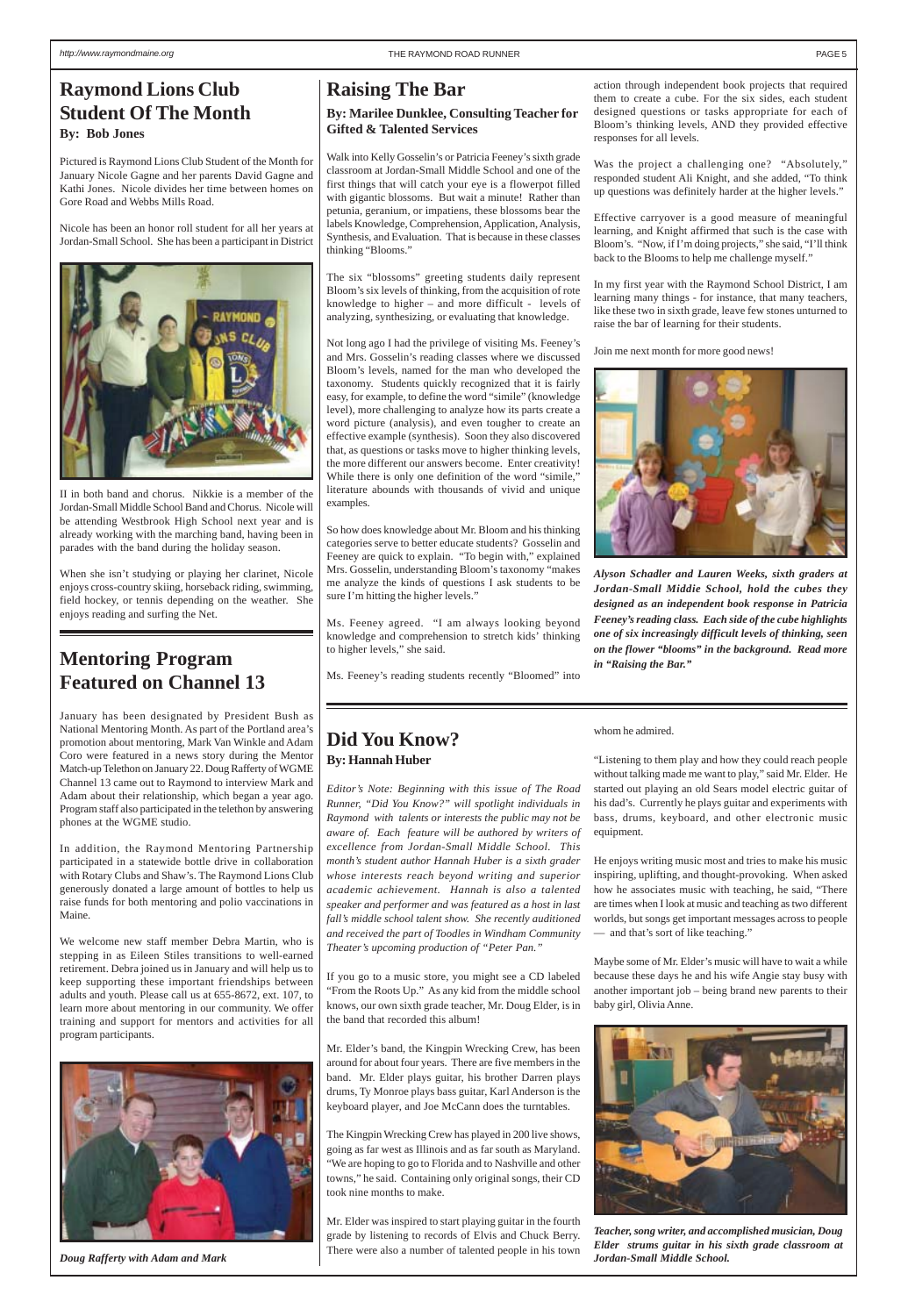### <span id="page-5-0"></span>**School Budget Reflects Data Collection and Vision, Mission and Beliefs**

#### **By: Sandra Caldwell, Superintendent, Raymond School District**

The state regulations regarding Learning Results and the No Child Left Behind Act of 2001 have had an effect on our budget work this year. The rules and legislation have provided us with technical maps and assessment language that is new to all of us. We welcome this opportunity to share the process with our entire community using a language that is new to each and every one of us.

- ! Teaching all children to their highest level
- ! Improving student learning
- Success for all learners

This year's budget process for the Raymond School Department is informed by the Maine Department of Education's regulations for the implementation of the system of Learning Results, Chapter 125 Basic Approval Standards for Public Schools and Chapter 127 Instructional Program, Assessment and Diploma Requirements. These maps are guiding the statewide journey towards the implementation of a standards-based education system in all of Maine's public schools. The Federal regulations in the No Child Left Behind Act provide another map for the journey. Through the budget development process our energy locally has been generated by the concepts underlying these regulations:

We have kept these very concepts at the heart of our work.

In September the School Committee and Superintendent participated in a Saturday Retreat. This provided us with an opportunity to reconnect with the Raymond School Department's vision, mission and beliefs, to explore our Board, Superintendent, and Team Leadership standards, to review the State and Federal mandates, to examine the District's current reality and to identify major work for 2002- 03. The major work we identified was as follows:

! To be in compliance with State and Federal Mandates / No Child Left Behind / Chapter 125 and 127.

- ! To establish short-term "emergency" goals.
- ! To create systems for data collection and analysis. ! To begin an aggressive design of our Local Comprehensive Assessment System.
- To develop a strategic plan for the next five years.
- ! To revisit Raymond School Department's Vision, Mission and Beliefs and create a Design Team.
- To create a budget for 2003-04 that reflects and scaffolds the major work.
- ! To increase communication about our work and progress in the schools and community.

A professional development day this fall gave our entire K-8 staff an opportunity to "unpack" Chapters 125 and 127, to inventory "what we had" so that that data could help us identify "what we need". Federal funds were used to create teacher leadership positions, Learning Results Facilitators, to fuel the curriculum, assessment and instruction work that needed addressing. We defined the work for our Learning Results Facilitators so that we would be in compliance with State and Federal guidelines. Teacher leaders have worked tirelessly to align our local K-8 curriculum in English / Language Arts and mathematics with Maine Learning Results.

On January 8<sup>th</sup> forty Jordan Small students from the sixth, seventh and eighth grade participated in an all day workshop called the Student Leaders Project put on by the CPHV.

There is an immediacy to this work. The present eighth graders at Jordan-Small Middle School will have to demonstrate achievement of the content standards in the Maine Learning Results in the areas of English / Language Arts and mathematics as a requirement for graduation. As a requirement for graduation from any public high school in Maine, our present seventh graders will have to demonstrate competency in the following five content areas: English / Language Arts, mathematics, science, social studies and health / physical education. Locally, we have a responsibility to send our eighth grade learners to area high schools with a collection of evidence that represents the standards in those five content areas that have been met.

The gifted and talented plan that was originally approved by the state must near completion in a year. The budget reflects the commitment to an identification process, staff development and support for a differentiated curriculum that will raise the bar for all learners.

Data collection has been high priority on our fall agenda. We have worked with a literacy consultant who has surveyed all K-8 literacy teachers, visited classrooms, interviewed teachers, administrators, and literacy teachers, and collected data regarding our literacy resources. A report was presented to the School Committee that outlined this study's literacy data. The data in the report is reflected in our budget for 2003-04.

Professional Development and training in the area of writing, literacy and math will be a focus of adult learning K-8. On-going assessment training is another high priority in the budget. As a result of this training, feedback to parents, children and teachers will measure and report student progress in relationship to the standards. Annual assessments will be administered in literacy and math that provide individual student achievement data towards meeting standards. An Early Intervention Literacy Program will be developed in grades K-3.

Our school budget is designed to build the capacity to meet our State and Federal guidelines. Priorities in the budget are data driven. Some of the human resources included in the budget that will assist in the development of our Comprehensive Education Plan and Local Comprehensive Assessment System include a full time superintendent, a data strategist and trainer, a health teacher, an early intervention literacy consulting teacher, and teacher leaders' stipends. Reallocation of existing human resources will enable us to make these changes in the most fiscally responsible way possible.

Visit our website to better understand the requirements and timelines for the state and federal mandates.

### **JSMS Students Participate In Leadership Workshop**

By: Lynn-Eve Davis, JSMS Guidance Counselor

When Steve Wessler worked for Maine's Attorney General's office prosecuting hate crimes, he noticed a pattern. Every case that erupted into a violent act began with the use of degrading language and harassment. Together with Attorney General Steve Rowe and the University of Southern Maine, Mr. Wessler founded the nationally recognized Center for the Prevention of Hate Violence (CPHV) to try to do something to break the pattern of violence.

The guidance program at the middle school includes many components that stress the power the students have to create a safe, healthy learning environment for all students. Students have classroom lessons as well as presentations from outside groups on topics such as respect, diversity and peer mediation.

The Student Leaders Project fits right into the goals of our middle school. A group of students, picked for their leadership abilities in a variety of settings, are selected to participate. The process of selecting only forty leaders from our school was a difficult one; we certainly have a lot of students with great leadership skills. We selected

representatives from each homeroom in grades 6-8, trying to include those who have had some leadership opportunities and some who haven't.

The students spent the day doing a variety of activities that helped them to understand the impact of school-based bias, prejudice, and harassment. They were taught about the Maine Civil Rights Law and how the attorney general's office handles hate crimes.

Each section of the workshop helped the students to build skills, confidence and courage in order to speak up when others engage in harassing conduct toward their classmates. The workshop facilitators stressed that these skills should be used only in a way that is safe for all concerned.

Dr. Lelia De Andrade, Assistant Director of the CPHV and one of the facilitators, praised the students for their hard work and commitment to making Jordan-Small Middle School the best school it can be.

This workshop would not have been possible were it not for the support of some specific people. Those people include Dielectric Company, the Raymond PTA, the Mentoring Program, JSMS's staff members Mark Cyr, Suzanne Cobleigh, Susan Irish and Mary McIntyre. Any questions about this workshop should be directed to Lynn-Eve Davis, JSMS guidance counselor.

## **Boston Post Cane Award Ceremony**

Tuesday, February 18, 2003, 7:00pm at the Town Office during the Selectmen's meeting

To be presented to ERNEST H. KNIGHT as the oldest resident in Raymond, born September 28, 1905.

In 1909 the Boston Post Cane was donated by the Boston, Massachusetts, newspaper the BOSTON POST to any New England town that qualified for and requested a cane to be held by the town's oldest citizen. Originally there were 431 canes throughout New England. The cane is ebony with a 14 carat gold inscribed head.

## **Southern Maine Agency On Aging**

- Scott Duncanson, Senior Planner, Gannett Fleming, Inc, and Project Manager for Rt. 302 Corridor Study
- Marty Rooney, Maine Department of Transportation
- David Willauer, Greater Portland Council of Governments (GPCOG)

Members of your Comprehensive Planning Committee believe strongly that regional cooperation with our neighbors is essential if we are to manage growth, protect our resources, and maintain the qualities that make the Lakes Region such a special plan in which to live.

As always, please feel comfortable visiting the Comprehensive Planning Committee's section of your community's website. You can find us at: http://www.raymondmaine.org/committees/ comprehensive\_plan/default.htm Or, just go to the "Committees" section of Raymond's

website and you will find us.

And remember, to get on Raymond Tomorrow's! e-mail news briefings, just send an e-mail to: compplan.interest.group-subscribe@raymondmaine.org

## **Raymond Tomorrow!**

#### *Continued from page 4*

Compliments of the Southern Maine Agency on Aging, a new book in the Raymond Village Library collection is: *Family Caregiver Guide*. This handbook for skilled and sensitive caring for a relative or neighbor who is home bound is written with clear explanations and instructions; it specifically avoids overwhelming medical terminology

or complicated procedures. The Agency on Aging also provided the library with a small supply of brochures such as "Services Provided" and "Caregiver Support Programs" as well as the agency's November-December issue of "Senior News."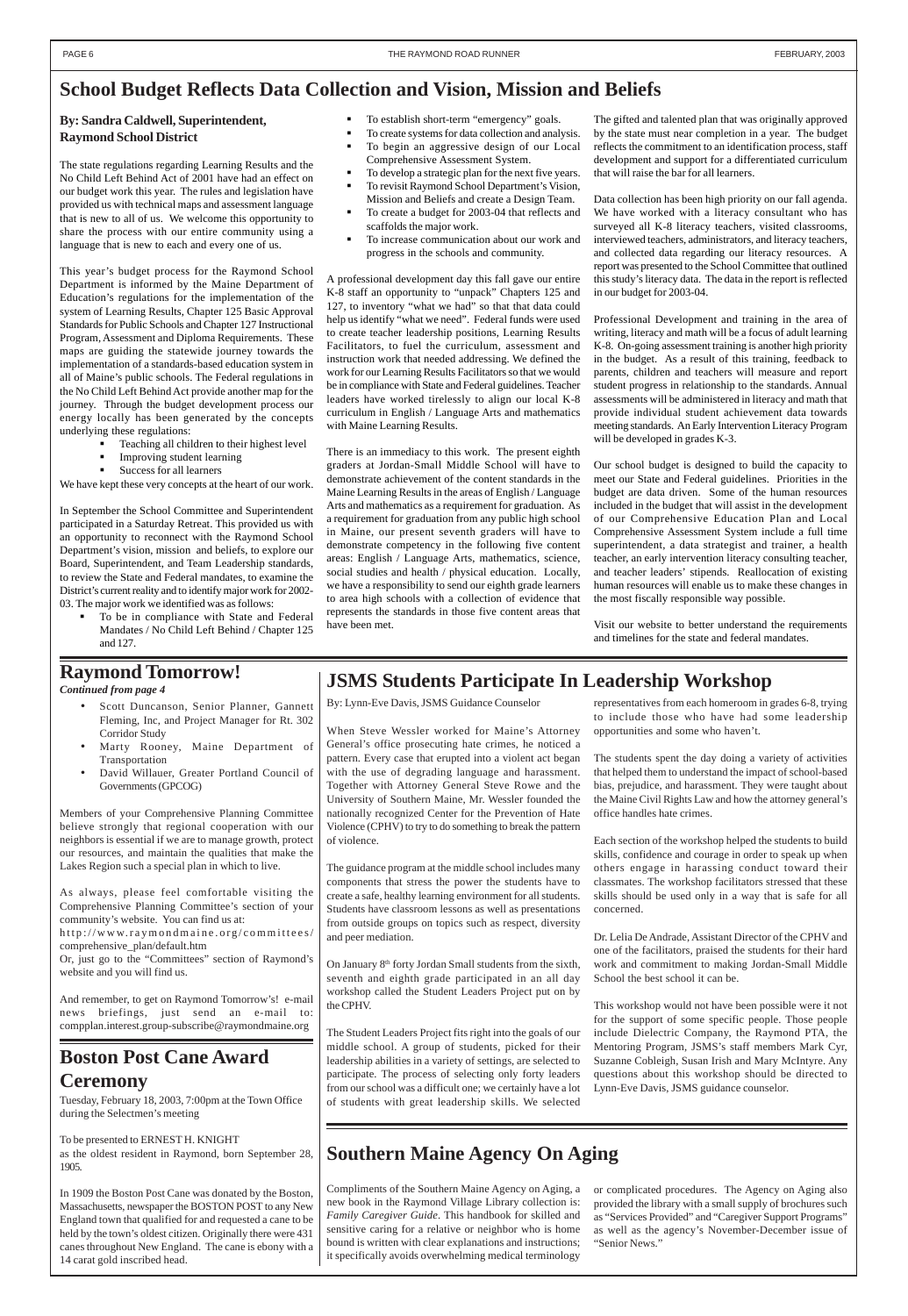## **The Raymond Rattlers Are Off To A Busy Start In The New Year**

#### **By: Jeff Weeks, President**

Thank you Scott Gardiner, Tom Cobb, Tim Pomerleau, Larry Wood, and Jeff Weeks for keeping our trails groomed. We appreciate your dedication and long, hard hours in keeping up with the grooming with so many snowmobilers traveling the trails. Thank you to all club members who are helping to keep branches trimmed or who have posted signs to help out.

We have several events coming up in the next few months. Mark your calendars! On February 1st we will take our first club Fun Ride. If you are interested in taking a trip with the club, show up at Kokatosi Campground by 9am. We will depart from the campground to begin our journey. Many people may not be aware of all the trails we have to offer in our Town and the surrounding Lake Region Area.

On February 22nd and 23rd the Windham Rotary 3rd Annual Fishing Derby will be taking place. Look for the Raymond Rattlers on the lake with our "Mobile Food Cart." We will be offering chili and chowder to help keep you warm. There will also be a concession stand located at Raymond Beach. We will be raffling off our club 1979 Ski-Doo Alpine sled. Tickets will be \$2 each and available for purchase at our concession stand. What a great sled for ice fishing! Did you know that John Cafferty and the Beaver Brown Band will be playing at Raymond Beach on the evening of the 22nd? The Raymond Rattlers will be selling tickets. Get your tickets soon!

On March 15th we will be hosting our 2nd annual Pig Roast at Kokatosi Campground. Tickets must be purchased in advance and will be available mid-February. All the events listed are open to the public. Come join the fun! If you have any questions, please contact Club President Jeff Weeks, at 655-4400.

### **Raymond Baseball/Softball**

Baseball/Softball season is just around the corner. Registrations will be on Tuesday, February 25, and Thursday, February 27, from 6:30 to 8:00 at the Jordan-Small Middle School cafeteria. (Snow dates will be Tuesday, March 4, and Thursday, March 6). 2003 fees are:

> T-ball \$25 Regular \$35 Family \$60 Seniors \$65

Anyone who is interested in coaching or helping out, please come and sign up. All Little League Coaches will have to undergo a background check per the new regulations of Little League Baseball. (Softball coaches are the only ones who are under Little League Guidelines for Raymond).

## **Three Cheers For Mr. And Mrs. Stevens!**

Just recently Jordan-Small Middle School has welcomed a new family into the community. The Stevens moved here from New Jersey and their daughter Jess is now in Mr. Power's seventh grade class at JSMS. Jess has jumped right in and is also a member of the cheerleading squad.

As we welcome the Stevens into the community, we must also take the time to say thank you. Mr. and Mrs. Stevens have made a generous donation to the cheerleading squad. The donation will allow us to purchase poms for the entire squad!

Words cannot express how much we appreciate their thougtfulness and what the Stevens have done for us.

From the bottom of hearts, "THANK YOU", from the JSMS cheerleading squad:

> Debbie DeDeo, Coach Jess Stevens Amy Cobb Ashlee Daggett Jess Barry Harmony Fontes Nicole LLoy Tasha Carpenter Jenna Morse Casey Crouse Sharla Benedetto Jaimie Sevene Kaz Powell

### **JSMS Library Receives Donations**

### **NYA Honor Roll**

North Yarmouth Academy announces the Honor Roll for the First Trimester of the 2002-2003 school year.

HIGHEST HONORS Renee Fortin, Grade 10 Benjamin White, Grade 12

## **PTA College Scholarships Available**

### <span id="page-6-0"></span>**Raymond Elementary School Principal's Report By: Norma Richard, Principal**

#### **HIGH HONORS** Elizabeth Crockett, Grade 12 Amanda Dodson, Grade 10 Shawn Gagne Grade 11 Abby Hutchinson, Grade 12 Alison White, Grade 9 William Yates, Grade 11

We have now reached the half way point of our school year at the Raymond Elementary School. This is a great time for children and their families to make the second half of the school year even better than the first. I want to encourage all of our school parents to keep connected with school. Ask your child daily to share one thing about his/her school work. Look over your child's homework, and review the work and papers in the green Raymond Elementary School responsibility folder. Parents of children in grade 4 should check agendas each evening for homework assignments and communications from their child's teacher. The responsibility folders and agendas are wonderful tools to assist all of our students in developing organizational skills and improving personal responsibility. These are also important ways to help parents stay in close contact with school.

I have been very, very pleased with both the work effort and the behavior of our students. We often have parents and visitors comment about the fine behavior of the children at the Raymond Elementary School. I attribute this to several factors. The first is the outstanding work of our parents. We appreciate your support and the high expectations you have for your children. Our character education program also has a significant positive impact on all aspects of our school. This is our third year of implementing a school-wide conflict resolution program that is highlighted by the I-CARE rules. These rules are: We listen to each other. Hands are for helping, not hurting. We use I-Care Language. We care about each other's feelings. We are responsible for what we say and do. The rules provide consistency for all children throughout the school. We reinforce them on a daily basis through classroom activities, morning announcements, guidance lessons, and even have them printed on our green responsibility folders. Many parents have even extended these rules to the home. Caring for each other and supporting all children in their learning is one of the reasons that our school is such a special place for students, staff, and the Raymond community.

I want to extend a very special thank you to Dielectric for their \$500 contribution to our school. These funds will be used to support our work in meeting the challenges of No Child Left Behind and Maine's Learning Results. Dielectric's support of our school program is much valued and much appreciated.

The Jordan-Small Middle School Library has recently been the recipient of several generous donations from members of the local community. We would like to thank Jeri Keane, Cathy Dodge, Mary Jane Vandersluis and Ronald and Dolores Ritter for their generous support. Their gifts allowed for the purchase of a variety of recreational and curriculum based titles for the 5th-8th grade students.

We would also like to express our appreciation to the Raymond PTA for their fundraising efforts. The holiday book fair, organized by the PTA, raised over \$1,300 in support of the middle school library.

The generosity of the Raymond community who have donated both funds and time is greatly appreciated by the JSMS staff and students.

The Raymond PTA is offering two \$1,000 college scholarships to Raymond high school students. Any Raymond resident who will be graduating from high school this spring and planning to attend college in the fall is encouraged to apply. Scholarships are awarded to individuals who have been actively involved in community

and extracurricular activities and demonstrate academic achievement.

Applications can be obtained on the Raymond website or by calling the Raymond Elementary School at 655-8672. All applications must be submitted by March 1, 2003.

## **7th & 8th Grade Dance**

Raymond Baseball & Softball will be having a 7th & 8th grade dance

Saturday, February 8, from 6:30 to 9:30 at the Jordan-Small Middle School

Tickets are \$4 at the door

There will be a DJ, light show, refreshments for sale, and door prizes

Any questions, please call Teresa Sadak 655-5411

### **Winter Wonderland Dance**

Saturday, February 15, 2003 8pm - Midnight

At The Windham Veteran's Center (Behind the Windham Mall/Hannaford)

Fundraising event for Jordan-Small Middle School 8th Grade End-of-the-Year Celebrations

Music by the unforgettable "SOLUTIONS"

Cost \$15 per person or \$25 per couple B.Y.O.B. Live Music, Live Auction, Raffle, Munchies, Ice

For Ticket Information, Contact: Beth @ 627-3173 or Julie @ 655-8723 (Please contact the above to donate auction items)